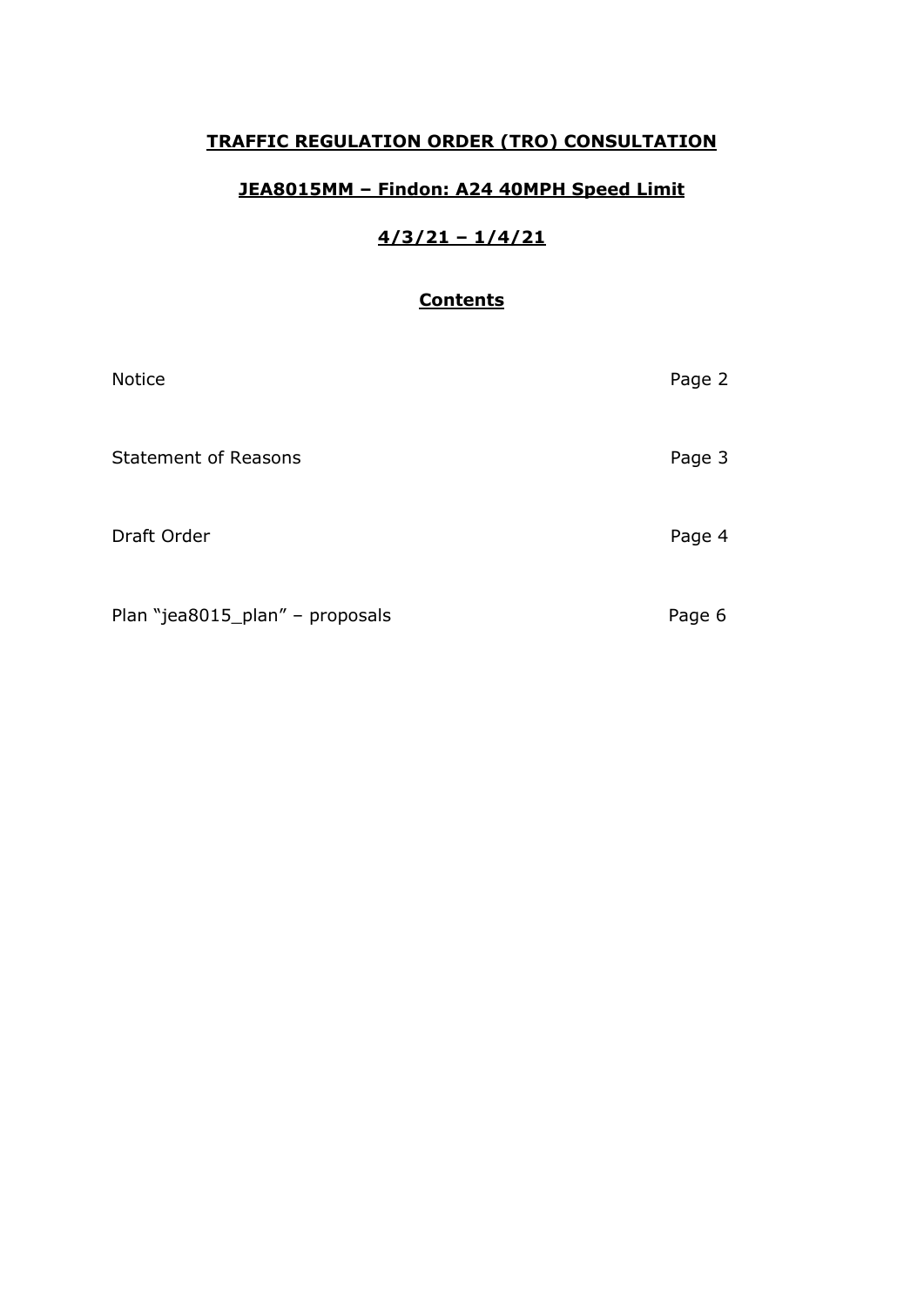## **WEST SUSSEX COUNTY COUNCIL (WORTHING AND FINDON: A24) (40 AND 50 MPH SPEED LIMITS) ORDER 2021**

NOTICE is hereby given that West Sussex County Council proposes to make a permanent Traffic regulation Order under the provisions of the Road Traffic Regulation Act 1984, the effect of which will be to extend the current 40 MPH speed limit on the A24 in Findon as follows:

Northbound carriageway: the 40 MPH speed limit will be extended northwards to a point 111 metres north of the A24s junction with High Street; and

Southbound vehicles: the 40 MPH speed limit will be extended so that it begins 225 metres north of the A24s junction with High Street.

Full details of the proposals in this notice can be viewed on the Traffic Regulation Order page of the West Sussex County Council [website.](https://www.westsussex.gov.uk/roads-and-travel/traffic-regulation-orders/) The website includes a response form for any comments or objections.

Due to current social distancing requirements, paper copies of documents will not be available to view in council offices or libraries. People without access to a computer who wish to view details of the scheme should telephone the West Sussex County Council Contact Centre on 01243 642105 to receive the documents by post.

Any comments or objections about the proposal must be received before 1 April 2021. These may be submitted via the response form on the website mentioned above, by email to [tro.team@westsussex.gov.uk](mailto:tro.team@westsussex.gov.uk) or in writing to TRO Team, West Sussex County Council, The Grange, Tower Street, Chichester, PO19 1RH. For legal reasons, only correspondence including a full name and address will be considered. Please quote reference JEA8015-MM in all correspondence.

Dated this 4th day of March 2021. Director of Law & Assurance, County Hall, Chichester.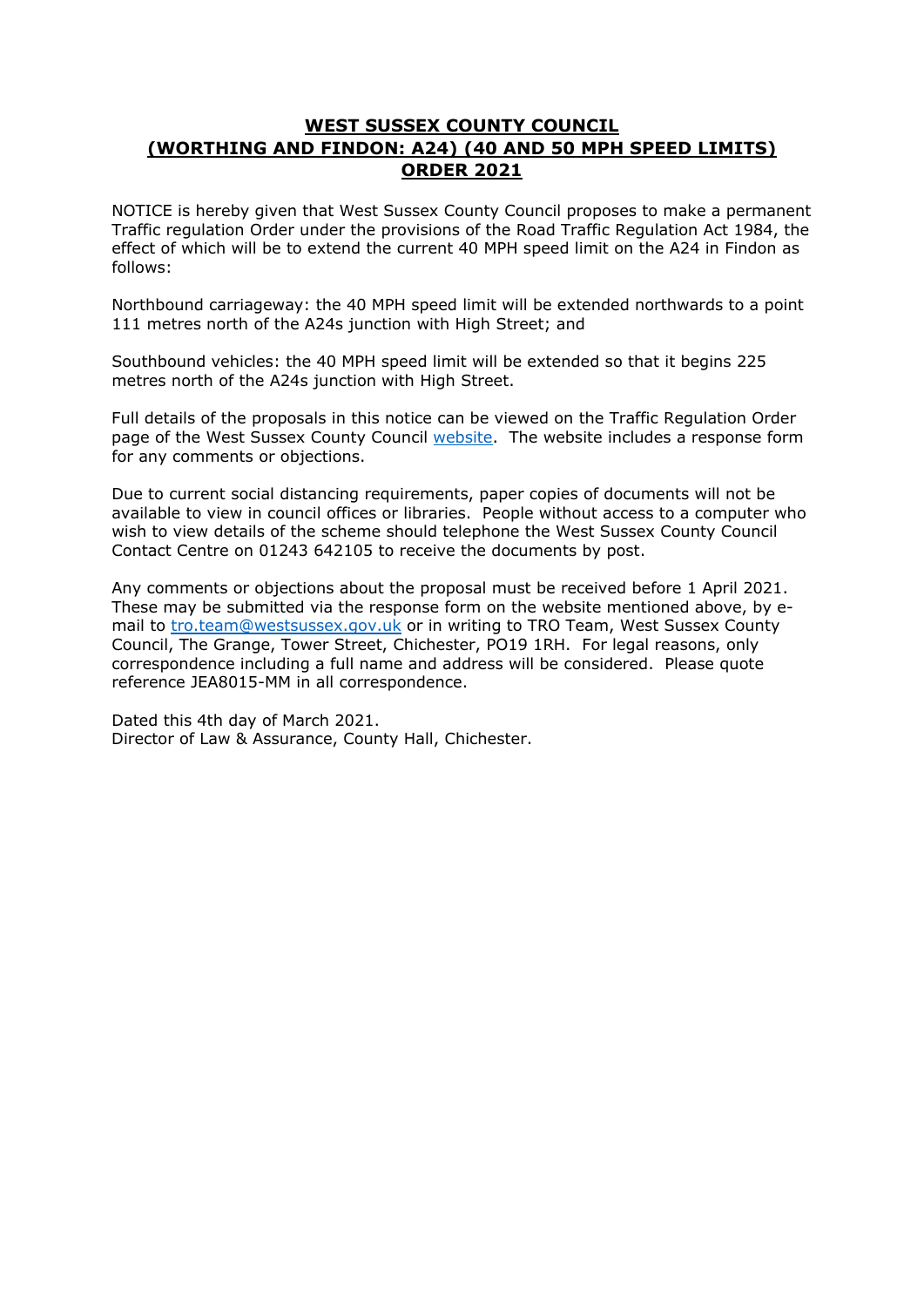## **WEST SUSSEX COUNTY COUNCIL (WORTHING AND FINDON: A24) (40 AND 50 MPH SPEED LIMITS) ORDER 2021**

## **STATEMENT OF REASONSFOR PROPOSING TO MAKE THE ORDER**

West Sussex County Council proposes to make a permanent Traffic Regulation Order that will extend the current 40 MPH speed limit on the A24 in Findon as follows:

Northbound carriageway: the 40 MPH speed limit will be extended northwards to a point 111 metres north of the A24s junction with High Street; and

Southbound vehicles: the 40 MPH speed limit will be extended so that it begins 225 metres north of the A24s junction with High Street.

This proposal follows community requests to review the speed limit and concerns about traffic speeds on the affected length of road. There is a tendency for road users to misjudge the severity of the bends on the A24 at this location due to its dual carriageway layout, often resulting in significant breaking being required due to the roads alignment changes.

The proposed speed limit is intended to ensue road users proceed more appropriately on this length of road and will improve safety for vehicles emerging onto the A24 from side roads.

The different lengths of speed limit on the northern and southern carriageway are to ensure the speed limit terminal signs can be located in positions that provide maximum visibility without requiring significant removal of tress and vegetation.

The new Order re-enacts the existing short length of 50 mph speed limit on Long Furlong at its junction with the A24 to ensure all the 50mph speed limits in the vicinity are in the same document.

The new Order is therefore proposed to avoid danger to persons or other traffic using the affected lengths of road.

The attached drawing, numbered 438186/013 shows the length of road affected by the proposed Order.

Director of Law & Assurance 12 February 2021 JEA8015-MM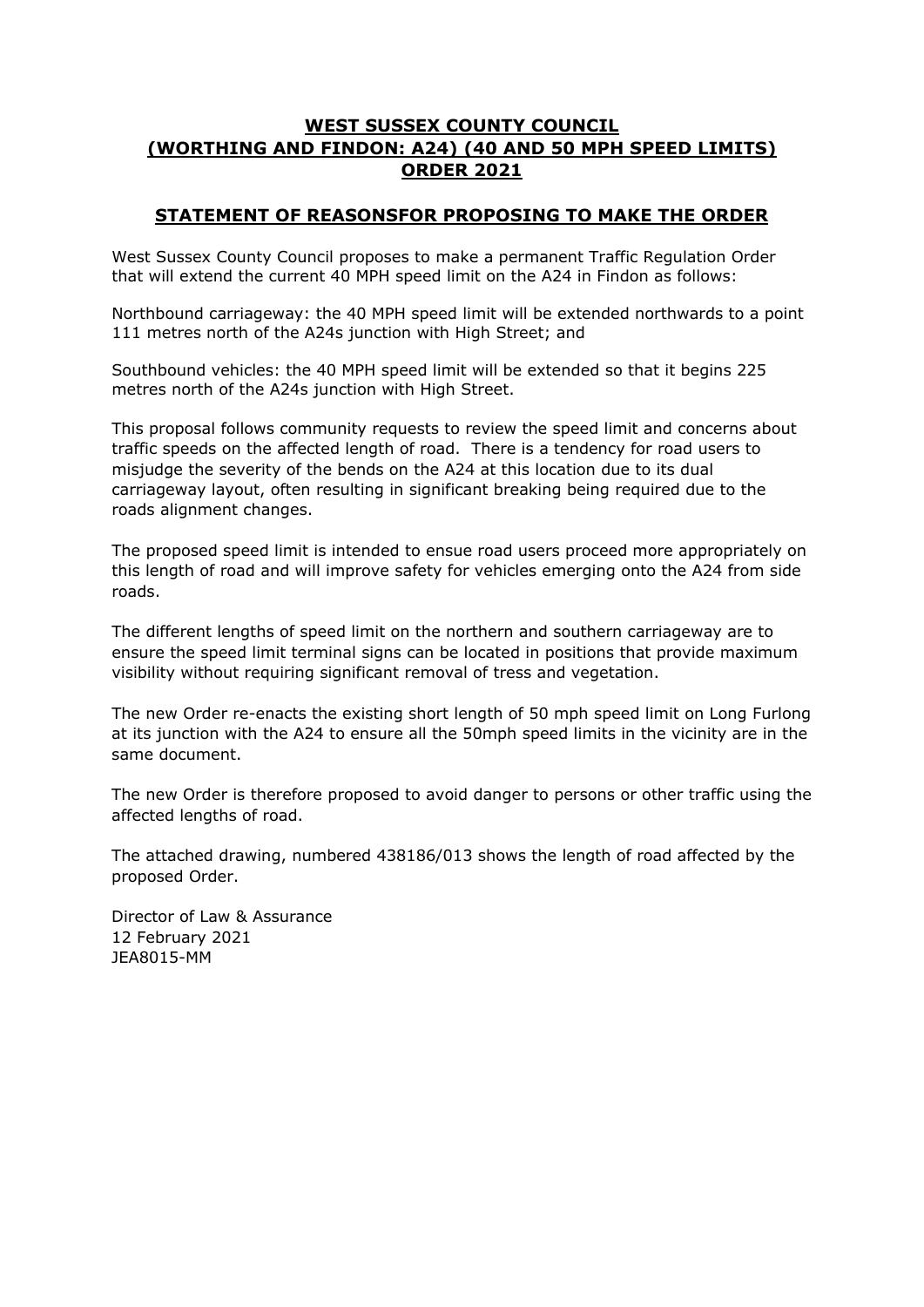### **WEST SUSSEX COUNTY COUNCIL (WORTHING AND FINDON: A24) (40 AND 50 MPH SPEED LIMITS) ORDER 2021**

West Sussex County Council in exercise of their powers under Section 84 (1) a of the Road Traffic Regulation Act 1984 ("the Act"), and after consultation with the chief officer of police in accordance with Part III and Part IV of Schedule 9 to the Act hereby make the following Order:-

- 1. This Order shall come into operation on the \*\*\*\*\* day of \*\*\*\*\*\*\* and may be cited as "West Sussex County Council (Worthing and Findon: A24) (40 and 50 MPH Speed Limits) Order 2021"
- 2. The part of the Order specified in the First Schedule to This Order is hereby revoked.
- 3. No person shall cause or permit any vehicle to proceed at a speed exceeding 40 miles per hour in the length of road specified in the Second Schedule to this Order.
- 4. No person shall cause or permit any vehicle to proceed at a speed exceeding 50 miles per hour in the length of road specified in the Third Schedule to this Order.
- 5. Nothing in Paragraphs 3 or 4 shall apply to a vehicle being used by naval, military or air force purposes while being driven by a person for the timebeing subject to the orders of a member of the armed forces of the Crown on an occasion when –

(a) the person driving the vehicle is a member of the special forces as defined by the Road Traffic Exemptions (Special Forces) (Variation and Amendment) Regulations 2011; and

(b) the vehicle is being driven-

 (i) in response, or for practice in responding, to a national security emergency by a person who has been trained in driving vehicles at high speeds; or

(ii) for the purpose of training a person in driving vehicles at high speeds.

#### **FIRST SCHEDULE Part of Order to be Revoked**

#### **Order Part to be Revoked**

- a) The whole Second Schedule
- b) The whole Third Schedule

West Sussex County Council (Findon, Washington and Worthing: A24 and Horsham Road) (Traffic Regulation and 40, 50 & 60 MPH Speed Limit) (Consolidation) Order 2004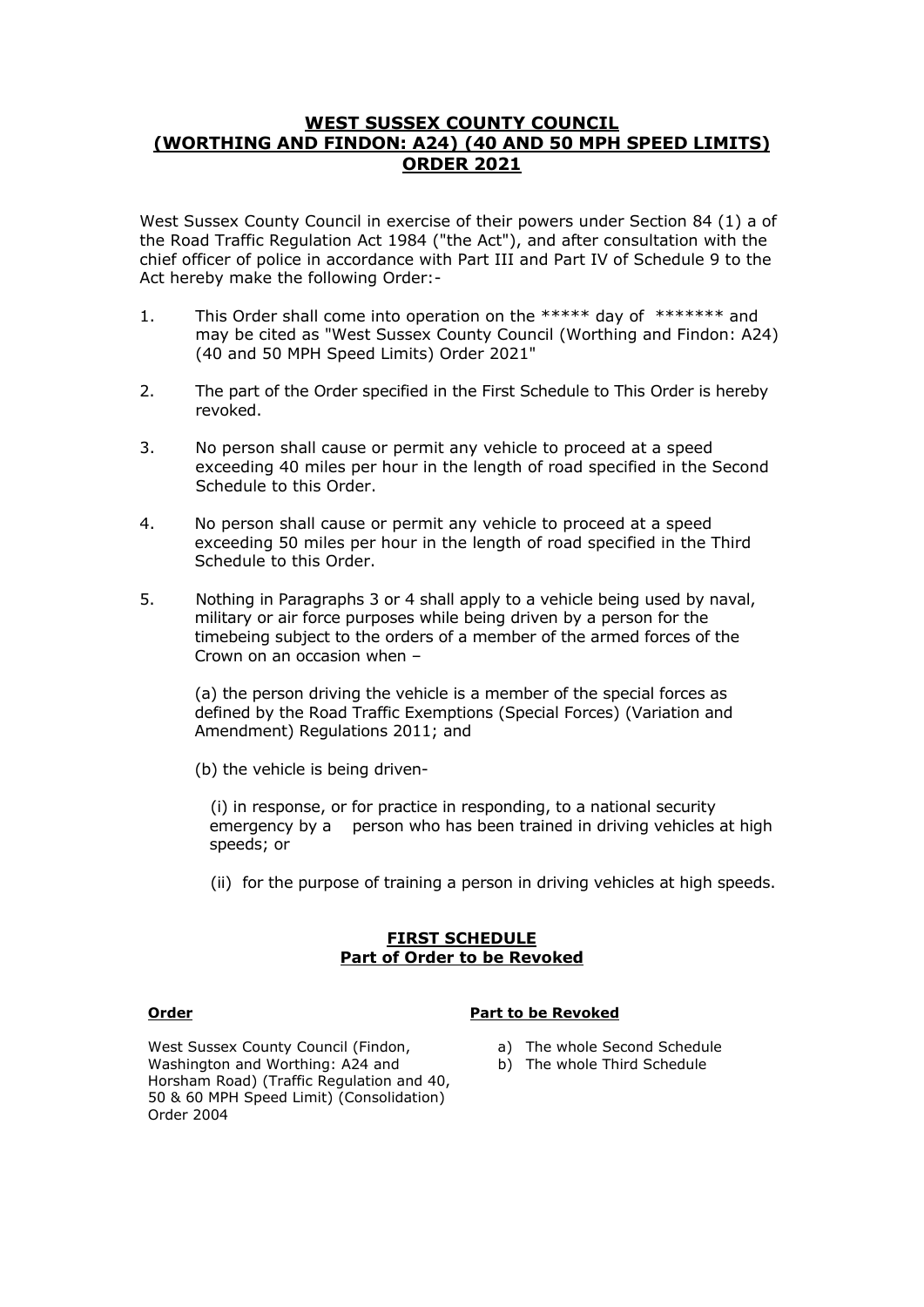### **SECOND SCHEDULE 40 MPH Speed Limit**

| Length of Road in Worthing and<br><b>Findon</b> | <b>Length of 40 MPH Speed Limit</b>                                                                                            |
|-------------------------------------------------|--------------------------------------------------------------------------------------------------------------------------------|
| A24 (northbound carriageway)                    | From its junction with the A27 Crockhurst<br>Hill, northwards to a point 111 metres<br>north of its junction with High Street. |
| A24 (southbound carriageway)                    | From a point 225 metres north of its<br>junction with High Street southwards to its<br>junction with the A27 Crockhurst Hill.  |

#### **Third Schedule 50 MPH Speed Limit**

| Length of Road in Worthing and<br><b>Findon</b> | <b>Length of 50 MPH Speed Limit</b>                                                                                                                                        |
|-------------------------------------------------|----------------------------------------------------------------------------------------------------------------------------------------------------------------------------|
| A24 (northbound Carriageway)                    | From a point 111 metres north of its<br>junction with High Street, northwards to a<br>point 165 metres south of its junction with<br>the entrance to Worthing Crematorium. |
| A24 (southbound Carriageway)                    | From a point opposite its junction with the<br>entrance to Worthing Crematorium,<br>southwards to a point 225 metres north of<br>its junction with High Street.            |
| Long Furlong (A280)                             | From the roundabout at its junction with<br>the A24, westwards for a distance of 30<br>metres.                                                                             |

THE COMMON SEAL of WEST SUSSEX the day of 2021 )<br>
in the presence of:<br>
()<br>
()<br>
Authorised Signatory<br>
() ) ) Authorised Signatory ) COUNTY COUNCIL was hereto affixed ) in the presence of:  $)$ )

File No: JEA8015-MM